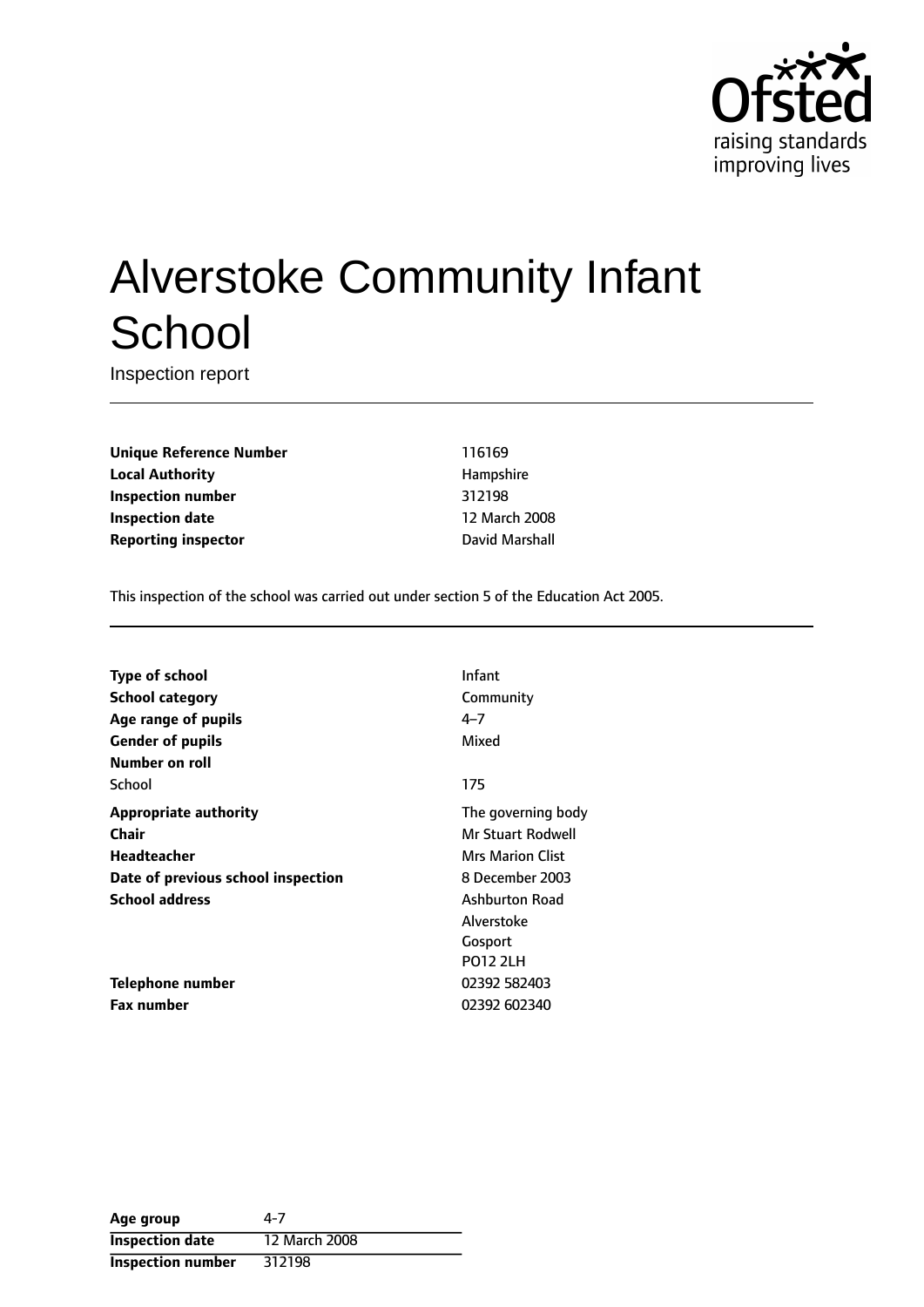.

© Crown copyright 2008

#### Website: www.ofsted.gov.uk

This document may be reproduced in whole or in part for non-commercial educational purposes, provided that the information quoted is reproduced without adaptation and the source and date of publication are stated.

Further copies of this report are obtainable from the school. Under the Education Act 2005, the school must provide a copy of this report free of charge to certain categories of people. A charge not exceeding the full cost of reproduction may be made for any other copies supplied.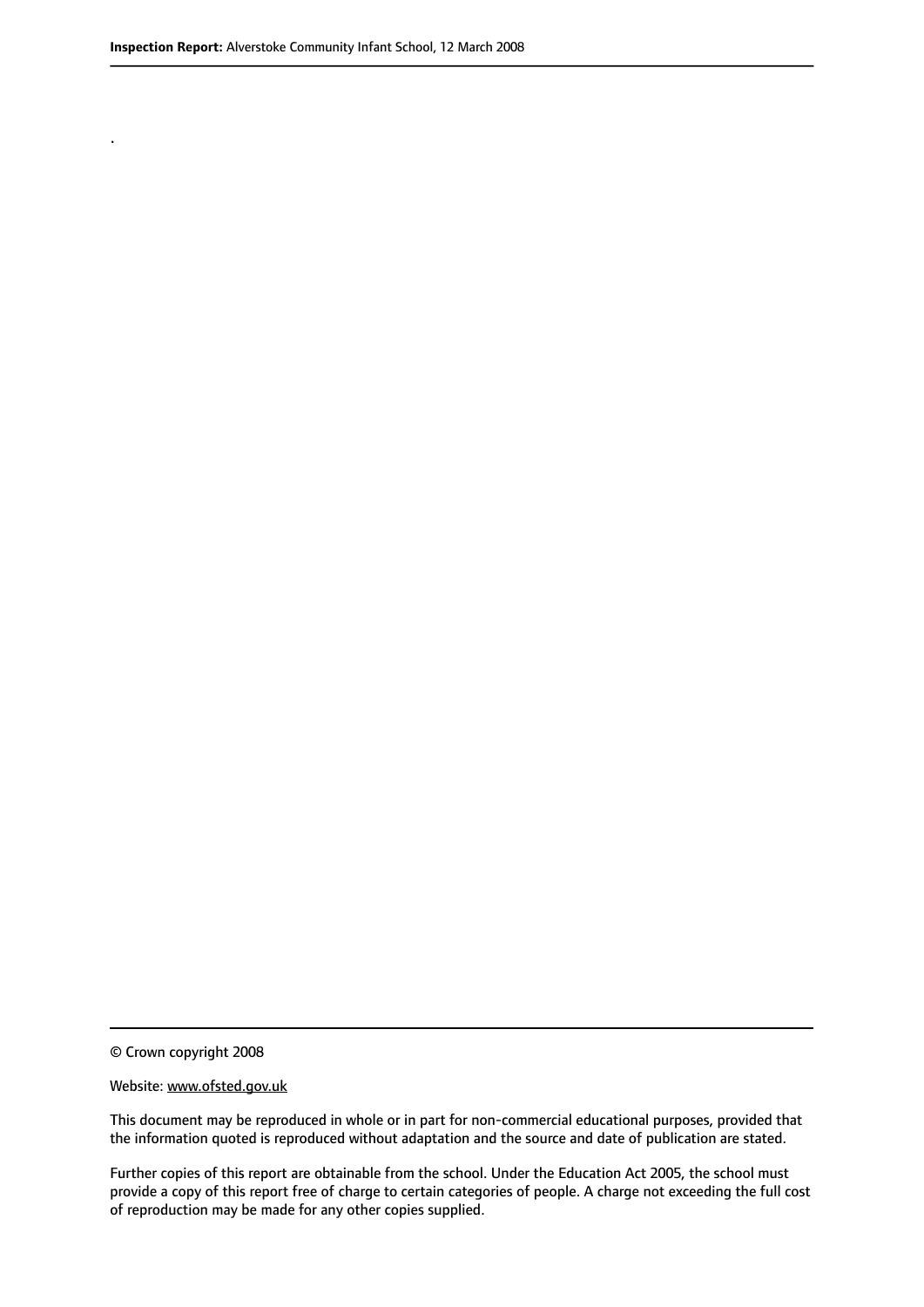## **Introduction**

The inspection was carried out by an Additional Inspector. The inspector evaluated the overall effectiveness of the school and investigated the pupils' achievement and progress, pupils' personal development and well-being, and the quality of the curriculum and pupils use of information and communication technology (ICT). In addition, evidence was gathered from discussions and school documentation to evaluate the quality of teaching and learning and leadership and management. Other aspects of the school's work were not investigated in detail, but the inspection found no evidence to suggest that the school's own assessments, as given in its self-evaluation, were not justified, and these have been included in this report.

## **Description of the school**

Alverstoke is a two-form entry infant school where most pupils come from a White British background. Pupils come from a variety of social and economic backgrounds. Just over half live within the catchment area. A number come from service families, which means that there is some movement of pupils throughout the year. A below average number of pupils do not have English as their first language. An average proportion of pupils have learning difficulties and/or disabilities, with an above average number having particular special needs. The headteacher joined the school just over a year ago.

#### **Key for inspection grades**

| Outstanding  |
|--------------|
| Good         |
| Satisfactory |
| Inadequate   |
|              |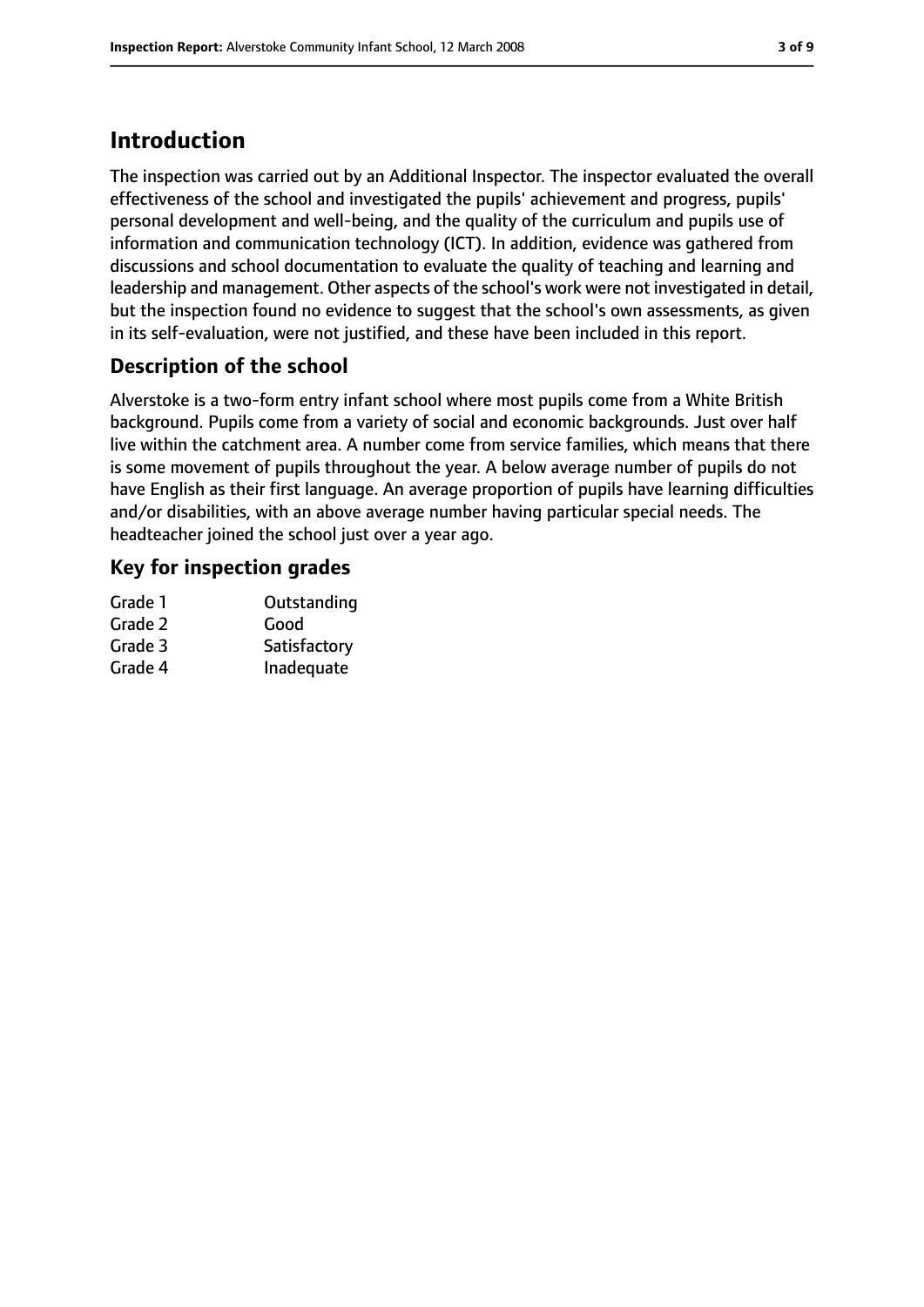## **Overall effectiveness of the school**

#### **Grade: 2**

Alverstoke is a good school, and it is rapidly improving. The outstanding leadership and management by the headteacher is enabling all involved to move the school forward rapidly. As one parent observed, 'The new headteacher seems to have brought new life to the school. Well done to Mrs Clist and staff.' The school provides a warm, supportive environment where the caring welfare for each pupil ensures the outstanding development of their personal qualities.

Children join the school with a range of skills but, taken overall, their attainment is just below that expected for their age. Children in the Foundation Stage are now getting off to an excellent start because the staff have a very good understanding of how young children learn and take meticulous care to make sure all children are able to settle in quickly and smoothly. Throughout the school pupils make very good progress. By the time they leave in Year 2 standards are above average because the quality of the teaching and use of assessment have improved recently. The school's data shows that their focus this year on writing has been very successful. In the 2007 national tests, the percentage of pupils attaining the higher Level 3 in reading and mathematics was above that found in most schools and this is now the case in writing. Although many of the systems for assessment and monitoring are new, they have already begun to be very effective in the day-to-day planning in most classes. However, the use of assessment varies and very occasionally, the tasks set for pupils are too easy for them and progress in those lessons drops.

Pupils with leaning difficulties and/or disabilities make outstanding progress. Having been given many opportunities to develop their own individual skills, support staff make an outstanding contribution to the developments of these pupils. Pupils who have statements of particular special need make exceptionally good progress. Very careful assessment of their needs means that they are provided with effective individual learning programmes and support. Detailed school tracking data shows that this intervention is very carefully focused and monitored, and very successful. One parent with a child with specific needs wrote to say how grateful she is, affirming that, 'I have never seen a school bend over backwards the way that this school does to ensure my child's education is as close to his peers. He has progressed so much since being at the infants. This school is brilliant and Mrs Clist has done a wonderful job.'

The school has very thorough procedures in place for safeguarding pupils. Pupils say that they feel very safe and happy, show very caring attitudes to each other, and they also have a very good awareness of how to eat and live healthily. They are eager participants in all of the school's physical activities. Behaviour is exemplary. Pupils' relationships with each other and with staff are excellent. The way they revelled in the success of others in the 'Achievement Assembly' was a joy to see. Pupils' spiritual, moral, social and cultural development is outstanding. The input of the Emotional Literacy Support Assistant is outstanding. It is significant that she now has a considerable waiting list for her services, with some pupils recommending her to others! Parents, who enjoy an excellent relationship with the school, recognise the school's excellent pastoral support for their children. One reflected the views of many in noting, 'Behaviour of pupils towards each other is good and any bad behaviour is dealt with by the teachers very well. If only all schools were like this one!'

The curriculum covers all subjects very well and has been modified to make pupils more responsible for, and aware of, their own learning. The use of ICT across the curriculum has improved considerably since the time of the last inspection and is now an integral part of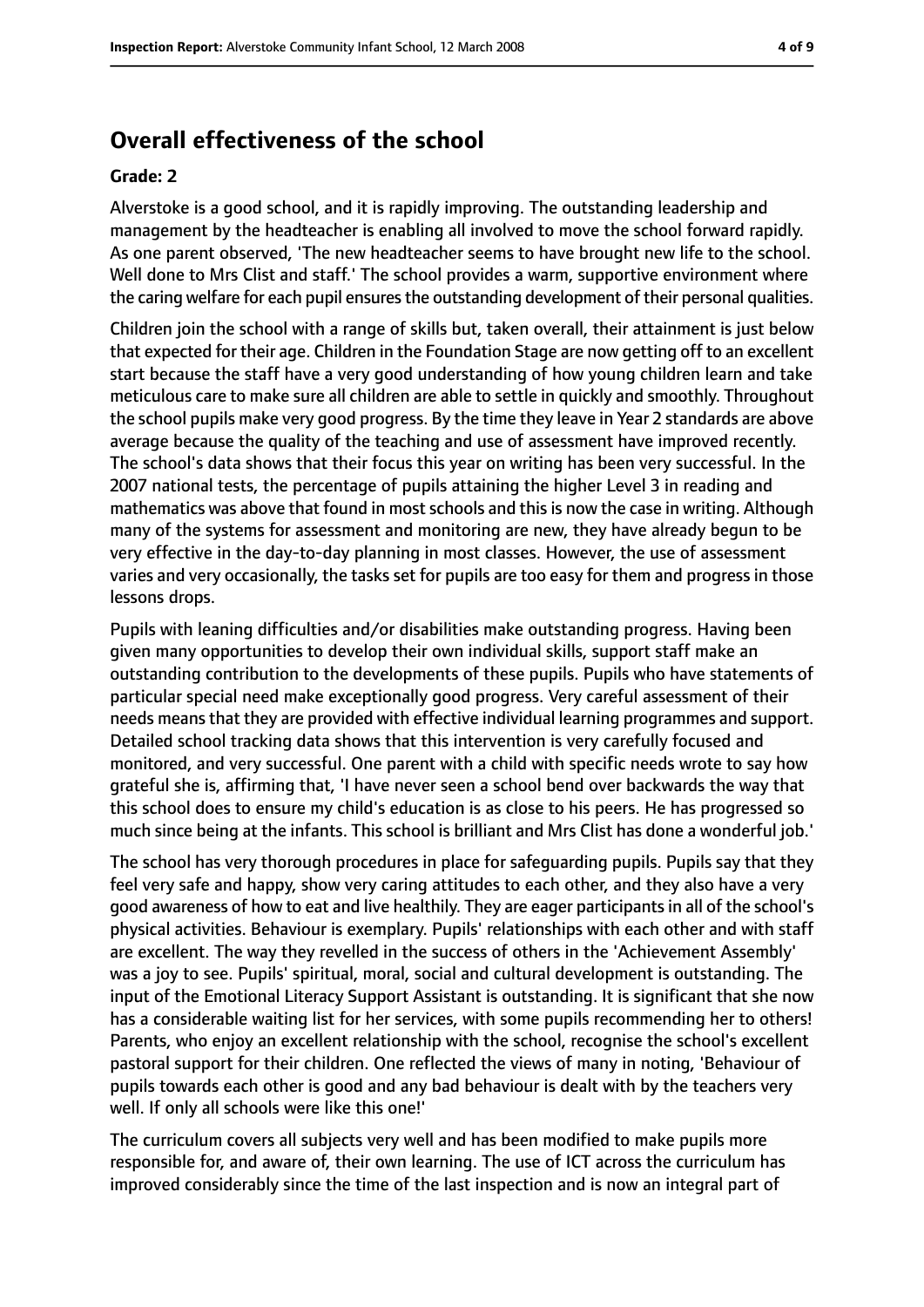teachers' planning. Pupils appreciate their teachers' efforts to make lessons interesting. School leaders realise that the implementation of this exciting curriculum varies from year to year and are using their good monitoring systems to try to ensure all lessons are as relevant as possible. Throughout the school, teachers aim to make learning fun and although most of the teaching is now good or better, there is some inconsistency. The expectations of pupils' responses and the pace of lessons are good in most classes, but there are variations across the school. Some teaching is not as brisk or as challenging as it could be. The staff, teachers and learning support assistants are determined to make their provision consistent. They now plan and work together, and have a zeal to improve that is infectious.

The excellent leadership of the headteacher, in partnership with the very effective deputy headteacher, ensures that complacency is not tolerated. Teamwork is excellent and the administrative team and site-manager are considerable assets to the school and are very much appreciated by all concerned. Staff have a shared vision of continued improvement and they are working tirelessly to identify and tackle the identified areas for development. The outstanding governing body isfully involved in this process, challenging decisions and requesting explanations where necessary. Given the track record, the school is excellently placed to continue to improve.

#### **Effectiveness of the Foundation Stage**

#### **Grade: 1**

Children make an excellent start to their education in the Reception classes. When children start school, their skills are generally below those expected for their age, especially in language development. The huge level of commitment and care shown by all Foundation Stage staff is evident in the way that all children settle into the school so well from so many different playgroups and nurseries and immediately begin to learn. As one parent wrote, 'After my daughter's first day at school, I wondered what I would be collecting. I picked up an extremely happy child who relishes each day at Alverstoke, and who cannot wait to go each morning. She is happy, content and confident and so therefore am I.' Staff work especially hard to give the children a real sense of determining their own way forward, which guarantees their full involvement in all activities. Children make very good progress and achieve exceptionally well, especially in their language and social and emotional development. Adults have high expectations, provide very clear routines and enable children to build strong, positive relationships. The enthusiasm and enjoyment of the children as they worked on their initial sounds and used the interactive whiteboard was outstanding. The classrooms are all stimulating and resources are used exceptionally well as children move from one to another. The outstanding outside areas provide the same exciting level of challenge and stimulation. This is especially well used by the staff to provide challenging, and thought-provoking, tasks for the more able children to ensure all are able to make maximum progress. Staff get to know the children very well. They make a careful note of all responses and feedback. The information collected about children is used particularly well to ensure that the least able and most vulnerable settle well.

#### **What the school should do to improve further**

- Ensure that teaching is of a constant high standard by carefully matching work to the needs of the pupils through the consistent use of the school's good assessment and tracking systems.
- Ensure all pupils have the same learning opportunities by consistently implementing the revised curriculum in all classes.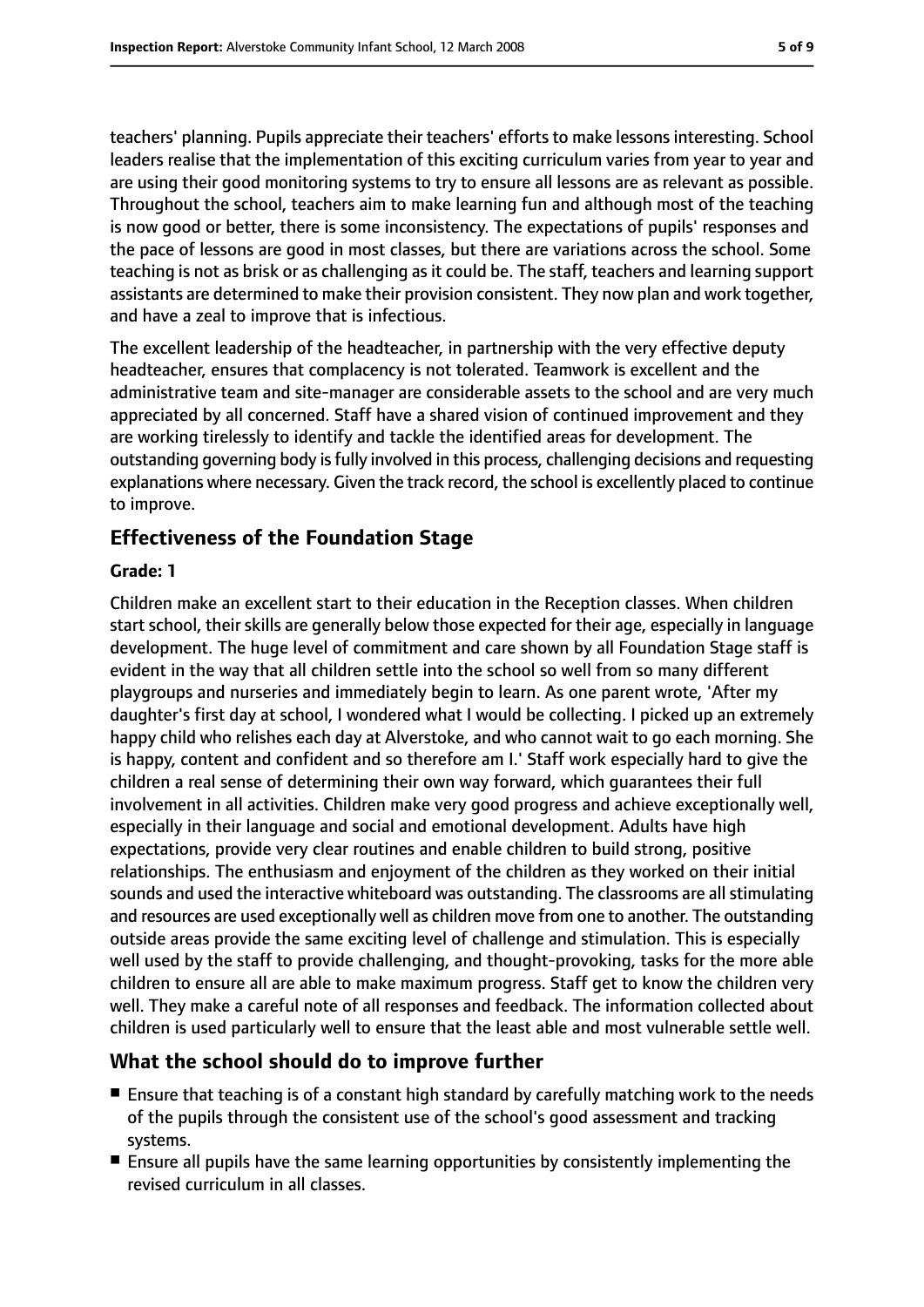**Any complaints about the inspection or the report should be made following the procedures set out in the guidance 'Complaints about school inspection', which is available from Ofsted's website: www.ofsted.gov.uk.**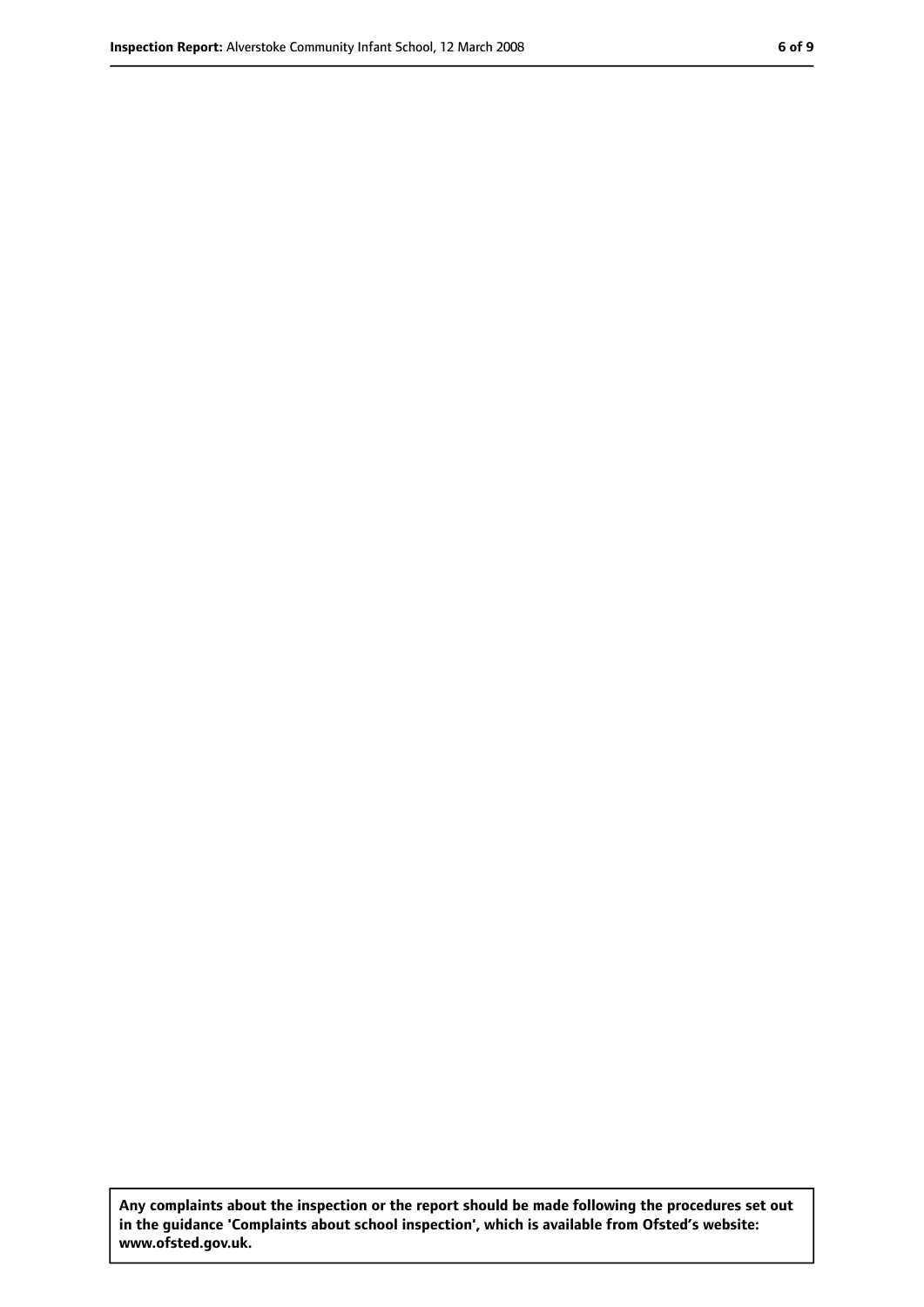## **Inspection judgements**

| $^{\backprime}$ Key to judgements: grade 1 is outstanding, grade 2 good, grade 3 satisfactory, and | School         |
|----------------------------------------------------------------------------------------------------|----------------|
| arade 4 inadequate                                                                                 | <b>Overall</b> |

### **Overall effectiveness**

| How effective, efficient and inclusive is the provision of education, integrated<br>care and any extended services in meeting the needs of learners? |     |
|------------------------------------------------------------------------------------------------------------------------------------------------------|-----|
| Effective steps have been taken to promote improvement since the last<br>inspection                                                                  | Yes |
| How well does the school work in partnership with others to promote learners'<br>well-being?                                                         |     |
| The effectiveness of the Foundation Stage                                                                                                            |     |
| The capacity to make any necessary improvements                                                                                                      |     |

#### **Achievement and standards**

| How well do learners achieve?                                                                               |  |
|-------------------------------------------------------------------------------------------------------------|--|
| The standards <sup>1</sup> reached by learners                                                              |  |
| How well learners make progress, taking account of any significant variations between<br>groups of learners |  |
| How well learners with learning difficulties and disabilities make progress                                 |  |

#### **Personal development and well-being**

| How good is the overall personal development and well-being of the<br>learners?                                  |  |
|------------------------------------------------------------------------------------------------------------------|--|
| The extent of learners' spiritual, moral, social and cultural development                                        |  |
| The extent to which learners adopt healthy lifestyles                                                            |  |
| The extent to which learners adopt safe practices                                                                |  |
| How well learners enjoy their education                                                                          |  |
| The attendance of learners                                                                                       |  |
| The behaviour of learners                                                                                        |  |
| The extent to which learners make a positive contribution to the community                                       |  |
| How well learners develop workplace and other skills that will contribute to<br>their future economic well-being |  |

#### **The quality of provision**

| How effective are teaching and learning in meeting the full range of the<br>learners' needs?          |  |
|-------------------------------------------------------------------------------------------------------|--|
| How well do the curriculum and other activities meet the range of needs<br>and interests of learners? |  |
| How well are learners cared for, guided and supported?                                                |  |

#### **Annex A**

 $^1$  Grade 1 - Exceptionally and consistently high; Grade 2 - Generally above average with none significantly below average; Grade 3 - Broadly average to below average; Grade 4 - Exceptionally low.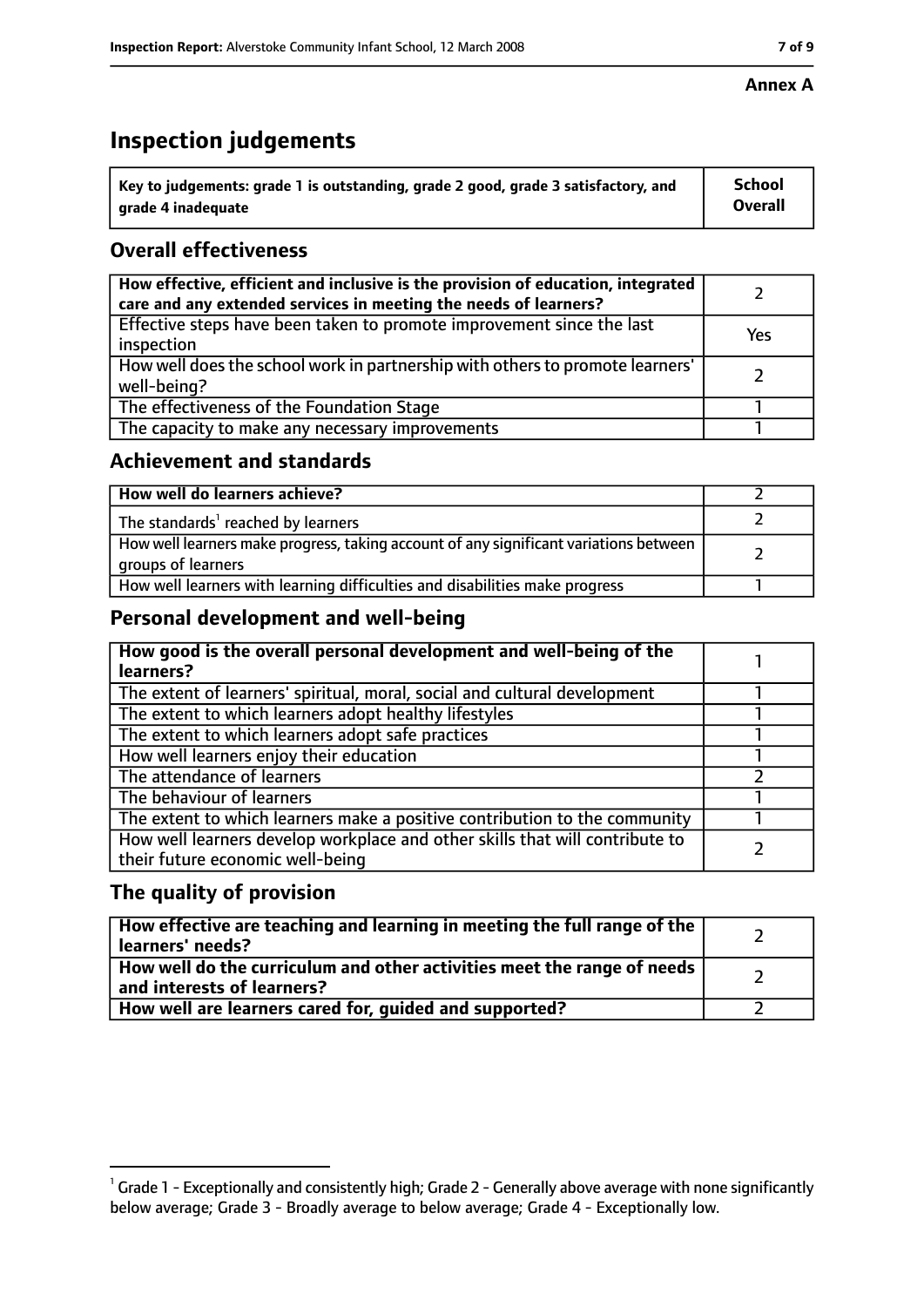## **Leadership and management**

| How effective are leadership and management in raising achievement<br>and supporting all learners?                                              |           |
|-------------------------------------------------------------------------------------------------------------------------------------------------|-----------|
| How effectively leaders and managers at all levels set clear direction leading<br>to improvement and promote high quality of care and education |           |
| How effectively leaders and managers use challenging targets to raise standards                                                                 |           |
| The effectiveness of the school's self-evaluation                                                                                               |           |
| How well equality of opportunity is promoted and discrimination tackled so<br>that all learners achieve as well as they can                     |           |
| How effectively and efficiently resources, including staff, are deployed to<br>achieve value for money                                          |           |
| The extent to which governors and other supervisory boards discharge their<br>responsibilities                                                  |           |
| Do procedures for safequarding learners meet current government<br>requirements?                                                                | Yes       |
| Does this school require special measures?                                                                                                      | <b>No</b> |
| Does this school require a notice to improve?                                                                                                   | No        |